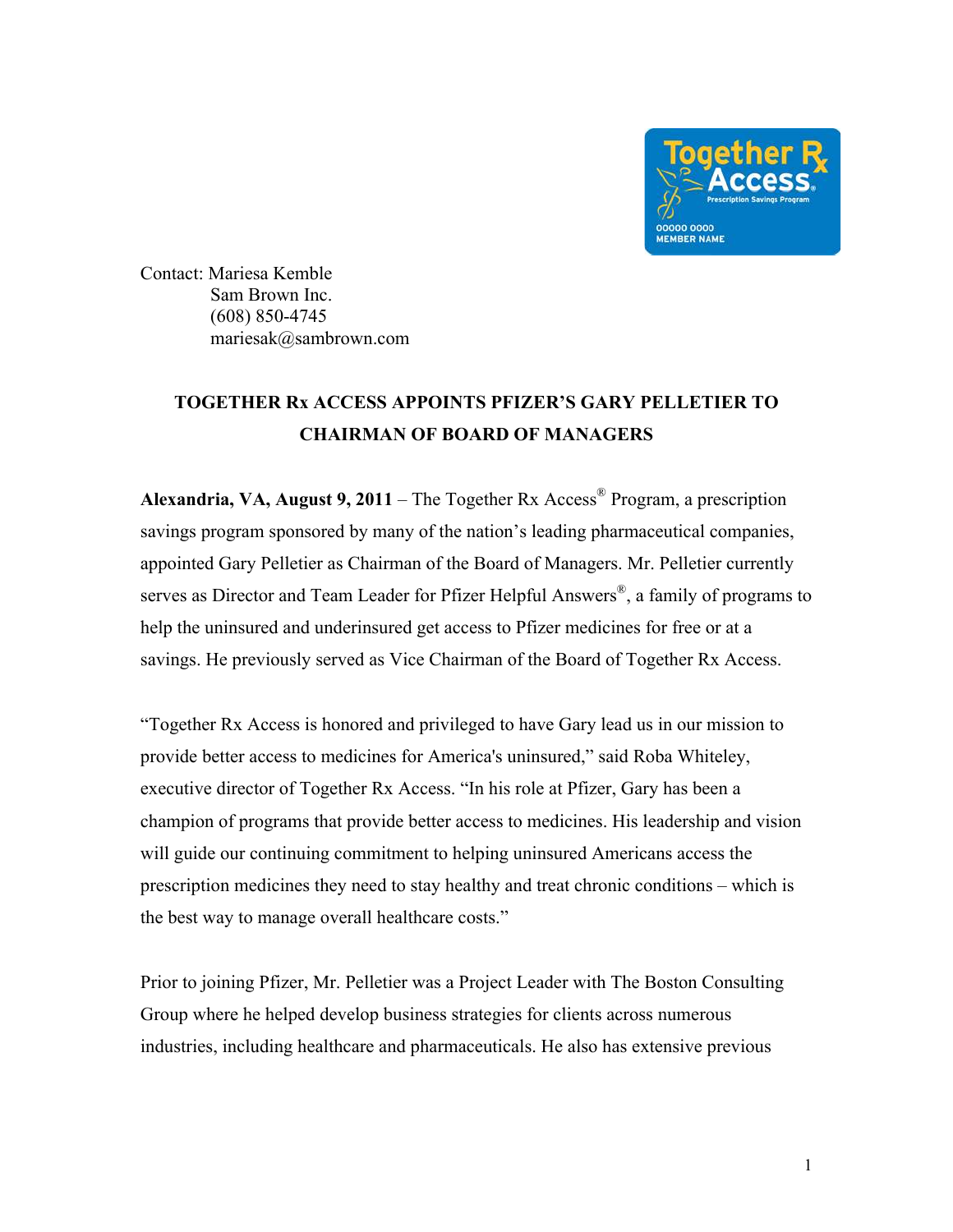experience in advertising, having held senior account management positions at several agencies in New York, including Saatchi & Saatchi and Ogilvy & Mather.

Mr. Pelletier received his Master's Degree in Business Administration from The Stanford University Graduate School of Business where he also earned a Certificate in Public Management. He holds a Bachelor of Arts Degree from Brandeis University.

## **About Together Rx Access**

The Together Rx Access Card was created by many of the nation's leading pharmaceutical companies to help hardworking Americans and their families gain access to immediate and meaningful savings on prescription products right at their neighborhood pharmacies.

The companies participating in the Together Rx Access Program include Abbott Laboratories; Bristol-Myers Squibb Company; GlaxoSmithKline; Janssen, a Division of Ortho-McNeil-Janssen Pharmaceuticals, Inc.; King Pharmaceuticals, Inc.; LifeScan, Inc.; McNeil Pediatrics, a Division of Ortho-McNeil-Janssen Pharmaceuticals, Inc.; Ortho Dermatologics, a Division of Ortho-McNeil-Janssen Pharmaceuticals, Inc.; Ortho-McNeil Division of Ortho-McNeil-Janssen Pharmaceuticals, Inc.; Ortho-McNeil Neurologics, a Division of Ortho-McNeil-Janssen Pharmaceuticals, Inc.; Ortho Women's Health & Urology, a Division of Ortho-McNeil-Janssen Pharmaceuticals, Inc.; Pfizer Inc; PriCara, a Division of Ortho-McNeil-Janssen Pharmaceuticals, Inc.; Stiefel, a GlaxoSmithKline company; Takeda Pharmaceuticals North America, Inc.; Tibotec Therapeutics, a Division of Centocor Ortho Biotech Products, L.P.; ViiV Healthcare; and Vistakon Pharmaceuticals, LLC.

For more information, call 1-800-966-0407 or visit TogetherRxAccess.com. Visitors to the Program's website can determine eligibility and immediately enroll in the prescription savings program; access the Program's Drug List and Pharmacy Locator; learn how the Affordable Care Act may impact them and their family; uncover ways to